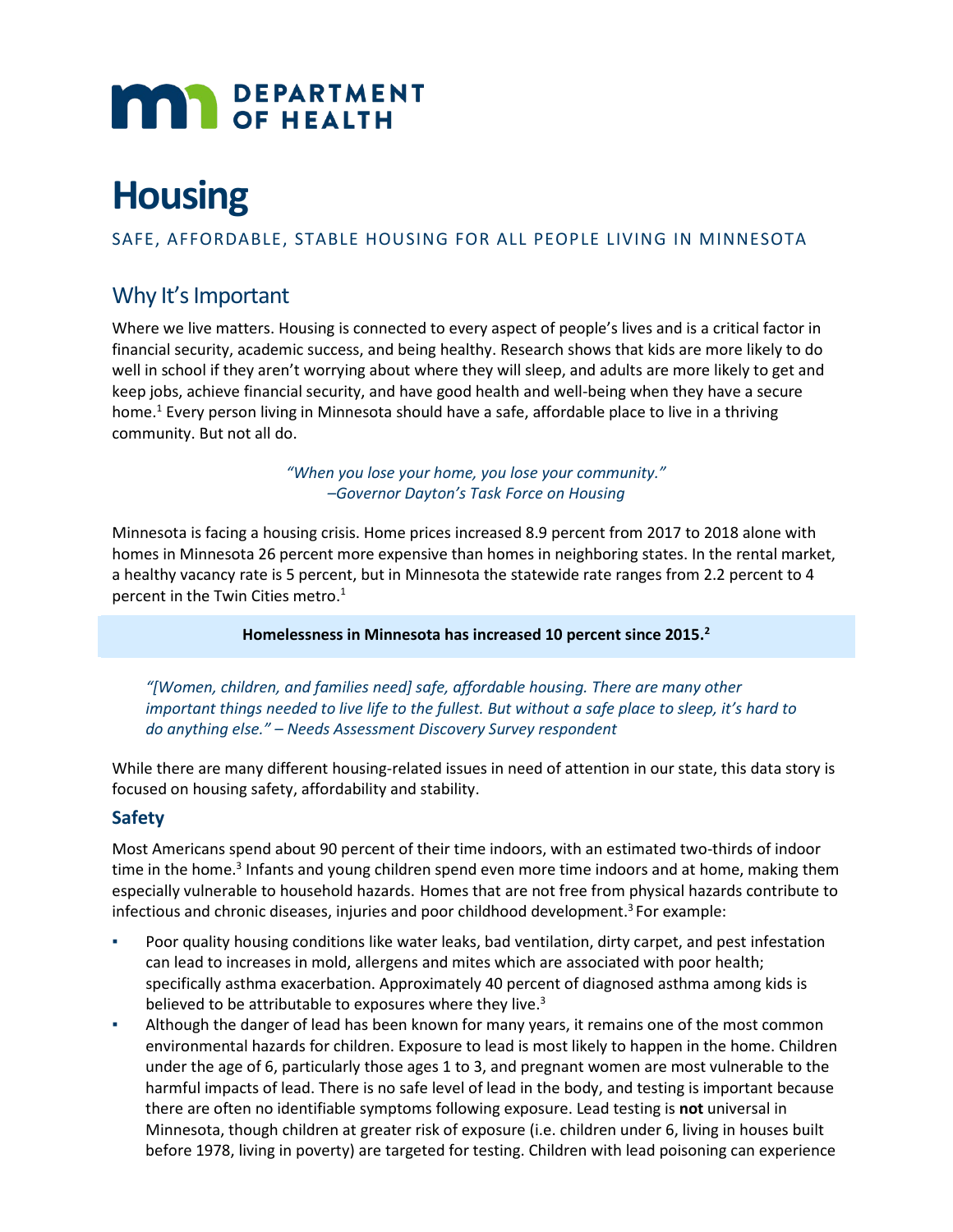learning, behavior and health problems. Adults with lead poisoning can suffer from high blood pressure, kidney damage, and fertility problems.<sup>4</sup>

#### **"Your zip code is a better predictor of health than your genetic code." –Melody Goodman, Washington University Professor**

# **Affordability & Stability**

A household is considered housing cost-burdened when 30 percent or more of their monthly gross income goes to paying for housing; 26 percent of households in Minnesota were housing cost-burdened in 2017.<sup>5</sup> As the cost of owning a home increases in Minnesota, there are less affordable rental homes and apartments every year. Minnesota has seen dramatic rent increases over the past few years with rents rising hundreds of dollars a month, sometimes doubling, leaving renters unable to afford their homes. This often leads to displacement, with people needing to double up with family and friends, seek temporary shelter, live in their cars, or live on the streets until they can find a new apartment. Homelessness can cause interruptions in employment, education issues for kids, and poorer health outcomes. When (and if) families do secure housing, over half of the lowest-income families in Minnesota spend more than 50 percent of their income on housing costs.<sup>1</sup>

### **1 in 4 of Minnesota households are housing cost-burdened.**

# Focus on Health Equity

Multiple generations of Minneapolis residents were (and are) affected by discriminatory federal housing policies, zoning regulations, and lending practices that aimed to keep certain people in certain areas in specific types of housing.<sup>6</sup> Redlining from early in the 20th century left a lasting effect on the neighborhoods of Minneapolis, with the zoning map for much of the city remaining largely unchanged from the era of intentional racial segregation. Since the year 2000, white and Asian households in Minneapolis have seen an increase in household income, while black households have experienced an approximately 40 percent decrease in income during the same time period.<sup>6</sup> Rising housing costs in the face of decreased income means that for many residents of Minneapolis, particularly people of color, few, if any, have access to affordable housing. While these examples are specific to Minneapolis, housing disparities adversely impact much of the state.

## **Disparities in Evictions & Homelessness**

- There are intergenerational consequences of losing homes, particularly through eviction, that last for decades, and evictions are disturbingly concentrated: nearly half of all evictions experienced by people living in Minnesota over the past three years occurred in just two zip codes, and individuals living in these zip codes experience high rates of poverty, and people of color comprise more than half of the population. $<sup>1</sup>$ </sup>
- African Americans make up 39 percent of homeless adults, but only 5 percent of adults statewide. American Indians make up 8 percent of homeless adults, compared to 1 percent statewide.<sup>2</sup>
- Of all age groups, children and youth age 24 and under are the most likely to be homeless in Minnesota.<sup>2</sup>

## **Disparities in Home Ownership**

As a state, Minnesota has a high rate of homeownership on average. However this isn't experienced equally by all. Minnesota has the highest disparities in home ownership in the country with 76 percent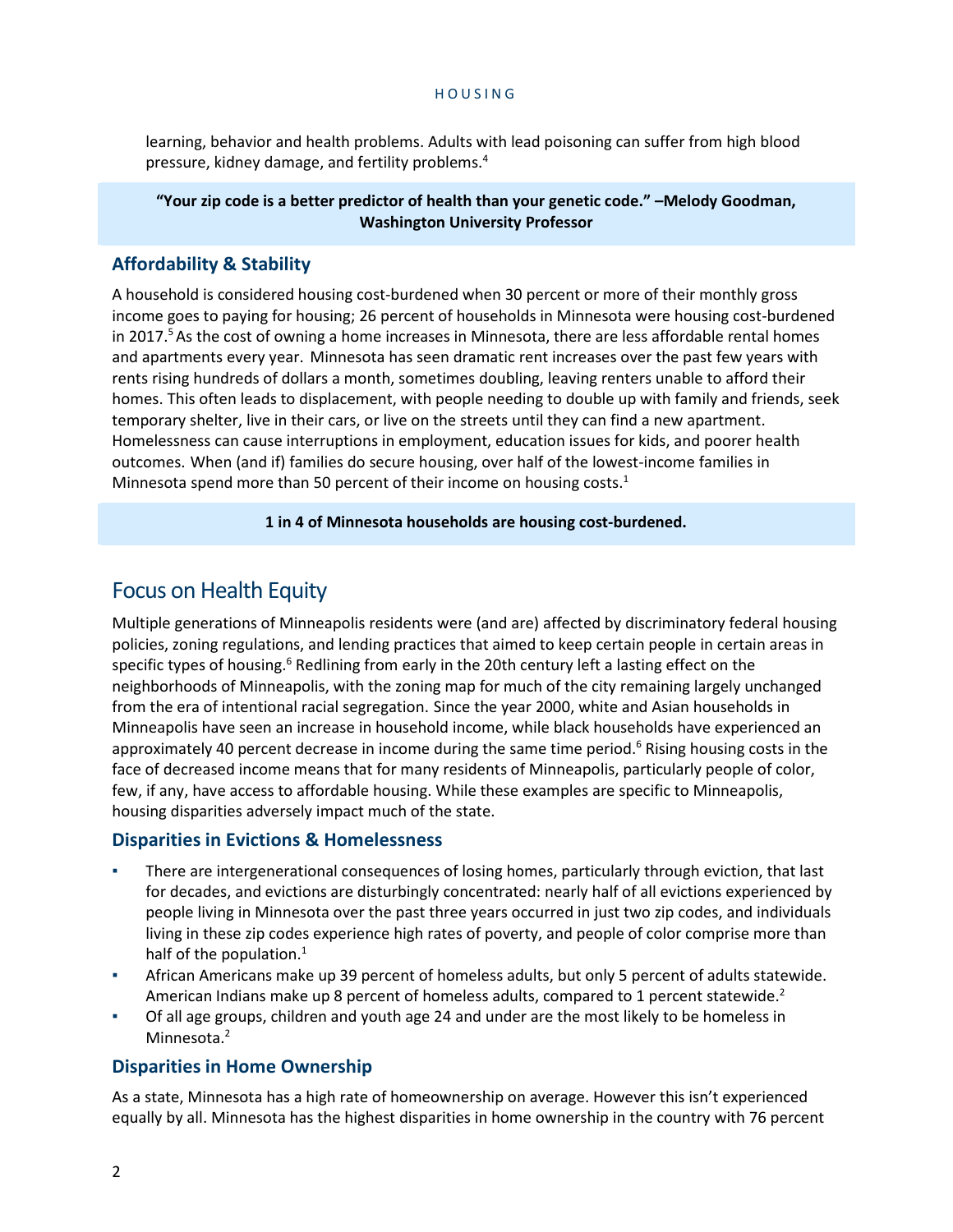of white households owning a home and less than 23 percent of African American/black households owning a home.<sup>7</sup>

#### **Minnesota is home to the greatest disparity in home ownership rates between white and non-white residents in the nation.**

#### **White people are 3.3 times more likely to own a home than black people in Minnesota.**

Currently, the low inventory of affordable homes is perhaps the greatest barrier to home ownership. It is estimated that 64,000 Minnesotan renters of color have the potential to become successful homeowners but are possibly unfamiliar with the path to home ownership and resources and services available to them.<sup>1</sup> Minnesota does have financial coaching and home-buyer education programs that have demonstrated success in moving people and families into homeownership; but these programs need to be expanded to serve more people and reach communities where the programs are limited or nonexistent.1



**Figure 1. Minnesota Home Ownership Rates by Race, 2016 Census Data**

# Additional Considerations

## **Homelessness**

The overall number of Minnesotans experiencing homelessness increased by 10 percent from 2015 to 2018, with a 13 percent increase seen in Greater Minnesota compared to 9 percent increase in the 7 county metro. Nearly half of the state's homeless population (46%) is comprised of homeless children and youth age 24 and younger with 32 percent being children age 17 or younger (with their parents). While the number of homeless children and youth remained steady from 2015 to 2018, they are the most disproportionally affected by homelessness relative to their make up as a proportion of the state's overall population. Another key finding of the state's most recent homelessness report is that there was a 62 percent increase from 2015 to 2018 in the number of people experiencing homelessness who were not in a formal shelter (e.g. doubled up/couch hopping, living in cars, staying in encampments), with a 93 percent increase in informal shelter in the Twin Cities metro and 36 percent increase in greater Minnesota.2 These estimates do not include people on American Indian reservations, a separate report on this is forthcoming. Minnesota Pregnancy Risk Assessment Monitoring System (PRAMS) data from 2012 to 2016 show that 2 percent of women who responded to the survey were homeless, had to sleep outside in a car, or were living in a shelter in the 12 months before their baby was born. Homelessness and health are interconnected: with poor health being both a cause and result of homelessness.<sup>8</sup>

Source: Census Bureau, 2016 American Community Survey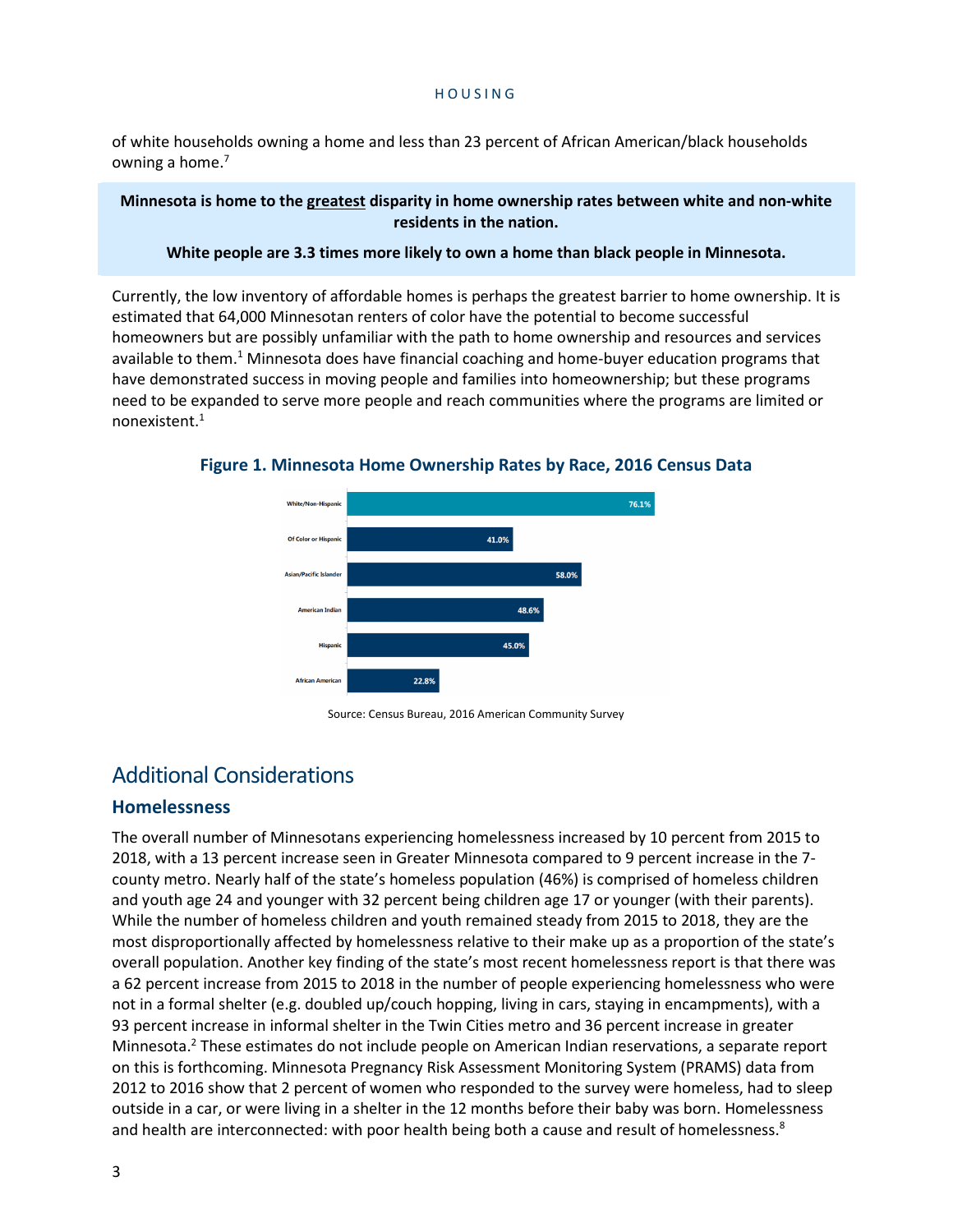**People experiencing homelessness have a life expectancy that is 26 to 36 years less than those who are not homeless. 8**



**Figure 2. One-night Study Counts of The Minnesota Homeless Population, 1991-2018**

Source: 2018 Homeless Study, Wilder Research

## **Discovery Survey Results**

In the summer of 2018, Minnesota's Title V Maternal and Child Health Needs Assessment distributed a Discovery Survey asking people living in Minnesota, "What are the biggest unmet needs of women, children, and families in your community?". More than 2,700 people living in Minnesota responded. We heard the concern of housing clearly in our Title V Needs Assessment Discovery Survey, where it was mentioned 752 times, making it the second most commonly stated need from respondents. Housing safety, affordability and stability were the three most commonly mentioned themes related to housing in our Discovery Survey. Individuals that identified as African American/black, American Indian, and Hispanic identified housing as the number one need in their communities on the Title V Needs Assessment Discovery Survey.

# Important Note on Equity and Intersectionality

The Minnesota Department of Health's Title V Needs Assessment team acknowledges that structural (social, economic, political and environmental) inequities can result in poor health outcomes across generations. They have a greater influence on health outcomes than individual choices or a person's ability to access health care, and not all communities are impacted in the same way.

#### **All people living in Minnesota benefit when we reduce health disparities.**

We also acknowledge that the topic addressed in this data story does not exist in isolation– which is important to remember as we do needs assessments and as we start thinking about how we approach solutions. In addition to the needs themselves being intersectional, there are also intersecting processes and systems through which power and inequity are produced, reproduced, and actively resisted.